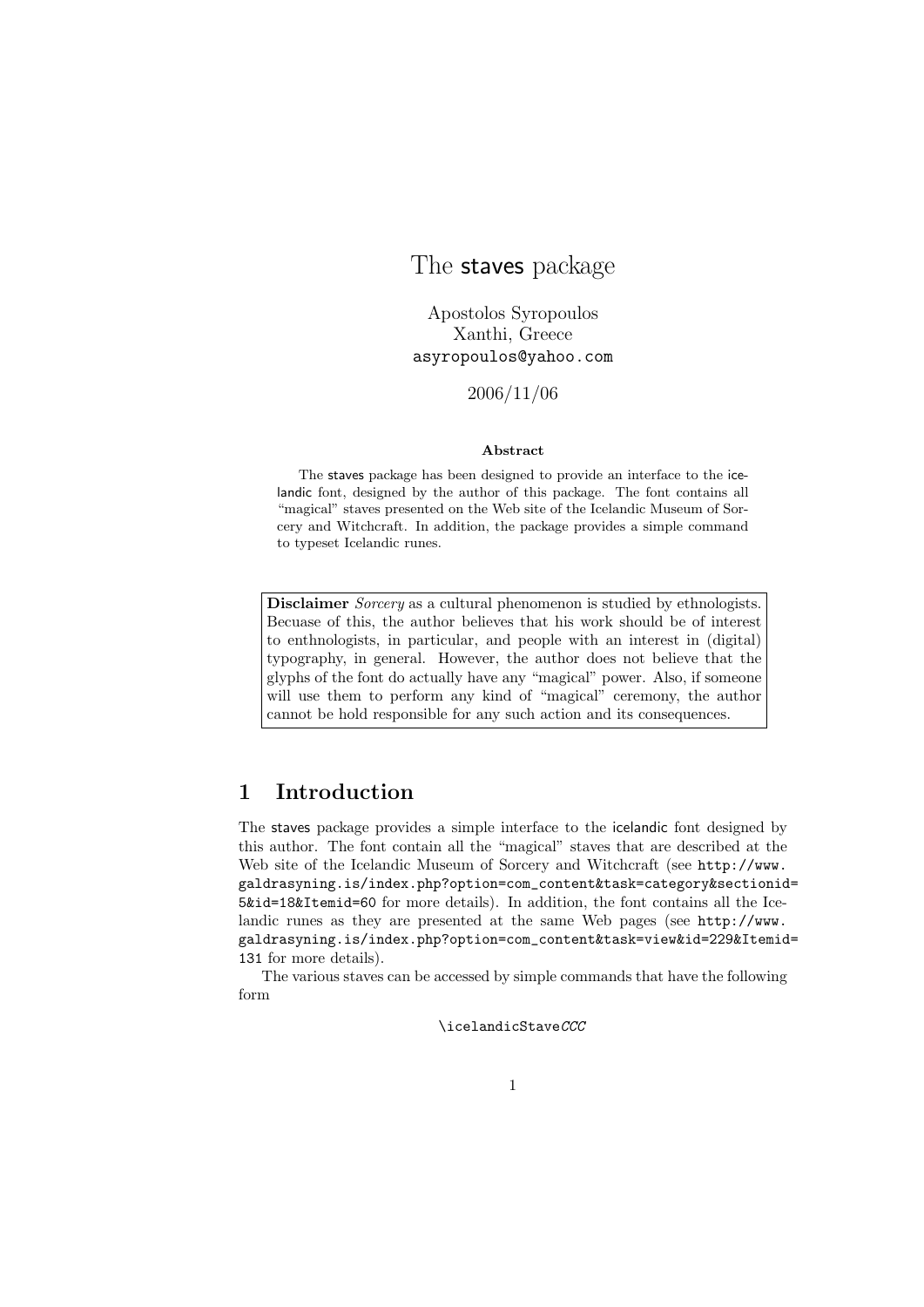| Unicode name                          | Access character |
|---------------------------------------|------------------|
| RUNIC LETTER ANSUZ A                  | a                |
| RUNIC LETTER BERKANAN BEORC RJARKAN B | b                |
| RUNIC LETTER IWAZ EOH                 | $\mathbf{C}$     |
| RUNIC LETTER D                        | d                |
| RUNIC LETTER E                        | $\mathbf e$      |
| RUNIC LETTER FEHU FEOH FE F           | f                |
| RUNIC LETTER GEBO GYFU G              | g                |
| RUNIC LETTER HAGLAZ H                 | h                |
| RUNIC LETTER ISAZ IS ISS I            | 1                |
| RUNIC LETTER THURISAZ THURS THORN     | J                |
| RUNIC LETTER KAUNA                    | k                |
| RUNIC LETTER LAUKAZ LAGU LOGR L       | 1                |
| RUNIC LETTER MANNAZ MAN M             | m                |
| RUNIC LETTER NAUDIZ NYD NAUD N        | n                |
| RUNIC LETTER OTHALAN ETHEL O          | $\Omega$         |
| RUNIC LETTER PERTHO PEORTH P          | p                |
| RUNIC LETTER INGWAZ                   | q                |
| RUNIC LETTER RAIDO RAD REID R         | r                |
| RUNIC LETTER SIGEL LONG-BRANCH-SOL S  | S                |
| RUNIC LETTER TIWAZ TIR TYR T          | t.               |
| RUNIC LETTER URUZ UR U                | 11               |

Figure 1: Runic letters supported by the staves package.

where CCC is an uppercase roman numeral. It would be possible to give "real" names to these glyph access commands, but since these staves do not have a name to the best of my language, I opted to use this naming scheme.

The package defines the command \runictext, which typesets its argument using the icelandic font. In Table 1 the reader can see which runic letters are supported and to which letters they are associated to.

# 2 The Source Code

Since we want to have everything in a single file, we will start by announcing the icelandic font to L<sup>AT</sup>FX.

```
1 \langle *staves \rangle
```

```
2 \DeclareFontSubstitution{U}{icelandic}{m}{n}
```
3 \DeclareFontFamily{U}{icelandic}{\hyphenchar\font=-1}

Now, we make sure that all font switching commands will default to the icelandic font:

```
4 \DeclareFontShape{U}{icelandic}{m}{n}{%
5 <-> icelandic }{}
```

```
6 \DeclareFontShape{U}{icelandic}{m}{sl}{
```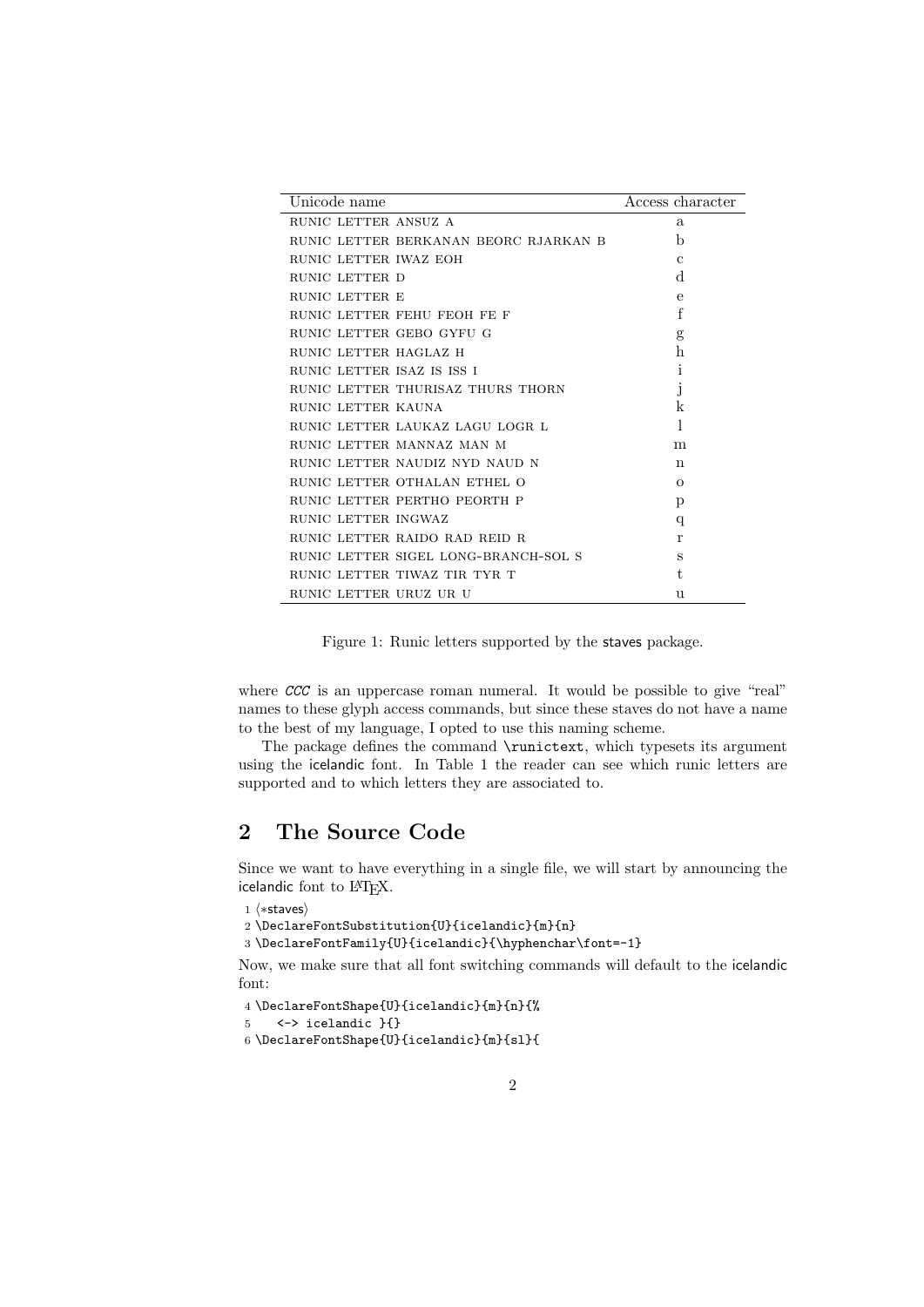```
7 \leq \rightarrow ssub * icelandic/m/n}{}
8 \DeclareFontShape{U}{icelandic}{m}{it}{
9 <-> ssub * icelandic/m/n}{}
10 \DeclareFontShape{U}{icelandic}{m}{sc}{
11 \leftarrow ssub * icelandic/m/n}{}
12 \DeclareFontShape{U}{icelandic}{bx}{n}{
13 \leftarrow ssub * icelandic/m/n}{}
14 \DeclareFontShape{U}{icelandic}{bx}{sl}{
15 \leftarrow ssub * icelandic/m/n}{}
16 \DeclareFontShape{U}{icelandic}{bx}{it}{
17 \leq \rightarrow ssub * icelandic/m/n}{}
18 \DeclareFontShape{U}{icelandic}{bx}{sc}{
19 \leftarrow ssub * icelandic/m/n}{}
```
Also, we need to define a command that will select the icelandic font:

20 \def\icelandicFamily{\fontencoding{U}\fontfamily{icelandic}\selectfont}

Next, we define the command that will allow users to typeset icelandic runes:

```
21 \newcommand{\runictext}[1]{{\icelandicFamily #1}}
```
And now we are ready to define the various glyph access commands for the various "magical" staves.

```
22 \def\staveI{{\icelandicFamily\char'0}}
23 \def\staveII{{\icelandicFamily\char'1}}
24 \def\staveIII{{\icelandicFamily\char'2}}
25 \def\staveIV{{\icelandicFamily\char'3}}
26 \def\staveV{{\icelandicFamily\char'4}}
27 \def\staveVI{{\icelandicFamily\char'5}}
28 \def\staveVII{{\icelandicFamily\char'6}}
29 \def\staveVIII{{\icelandicFamily\char'7}}
30 \def\staveIX{{\icelandicFamily\char'10}}
31 \def\staveX{{\icelandicFamily\char'11}}
32 \def\staveXI{{\icelandicFamily\char'12}}
33 \def\staveXII{{\icelandicFamily\char'13}}
34 \def\staveXIII{{\icelandicFamily\char'14}}
35 \def\staveXIV{{\icelandicFamily\char'15}}
36 \def\staveXV{{\icelandicFamily\char'16}}
37 \def\staveXVI{{\icelandicFamily\char'17}}
38 \def\staveXVII{{\icelandicFamily\char'20}}
39 \def\staveXVIII{{\icelandicFamily\char'21}}
40 \def \staveXIX{\thinspace}F141 \def\staveXX{{\icelandicFamily\char'23}}
42 \def\staveXXI{{\icelandicFamily\char'24}}
43 \def\staveXXII{{\icelandicFamily\char'25}}
44 \def\staveXXIII{{\icelandicFamily\char'26}}
45 \def\staveXXIV{{\icelandicFamily\char'27}}
46 \def\staveXXV{{\icelandicFamily\char'30}}
47 \def\staveXXVI{{\icelandicFamily\char'31}}
48 \def\staveXXVII{{\icelandicFamily\char'32}}
49 \def\staveXXVIII{{\icelandicFamily\char'33}}
50 \def\staveXXIX{{\icelandicFamily\char'34}}
```